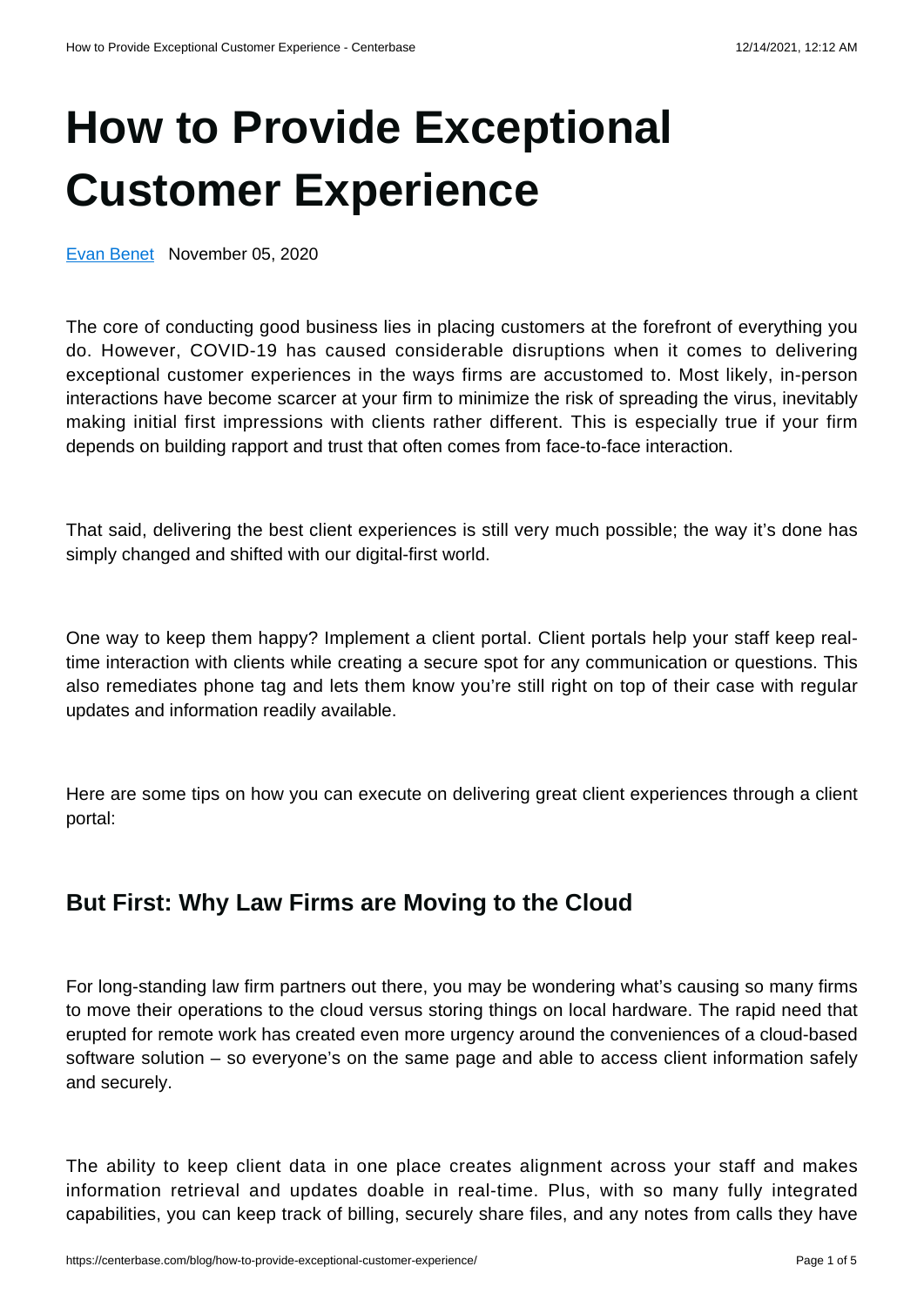with other staff members all at everyone's fingertips. That agility is much-needed in today's hybrid work environment, and a valuable asset when it comes to delighting clients and fostering a clientcentric approach to your operations.

#### [Read more: Here are 10 mistakes to avoid when choosing cloud-based software](https://centerbase.com/resources/10-mistakes-to-avoid-when-choosing-cloud-based-software/)

Now that you better understand the value of cloud-based practice management software, let's jump into how to best implement client portals to deliver exceptional experiences for your customers so you get more referrals and continue to outdo your competition.

# **Top Priorities When Implementing a Client Portal**

In order to improve client communication and create a client-centric approach to your day-to-day tasks, here are some priorities you should keep in mind when setting up a portal:

#### **Focus on Storage**

Most client portals come built-in with file storage attributed to each matter at your firm. The key is to make sure everyone uses the portal from the start of the case, so all paperwork, notes, and updates are logged for clients to take advantage of whenever it's convenient. It's a two-way street – a spot for clients to access things they may be wondering about in their case, but it's also a tool for staff to easily share files when used with law management software.

#### **Focus on Security**

Between all the digital phishing and security breaches, hacking emails has become way more common. It's not worthwhile to risk your client's sensitive information from being compromised when a portal is a perfectly viable alternative to holding all their data in one place. The nice thing is they won't need to download anything additional to access – any internet-enabled device will be able to log on to view updates, and they'll receive a simple notification email whenever any new information becomes available. Security should always be at the forefront of your firm's mind so clients feel secure when interacting with you; it will create a smooth, positive experience that they'll be sure to recommend to others.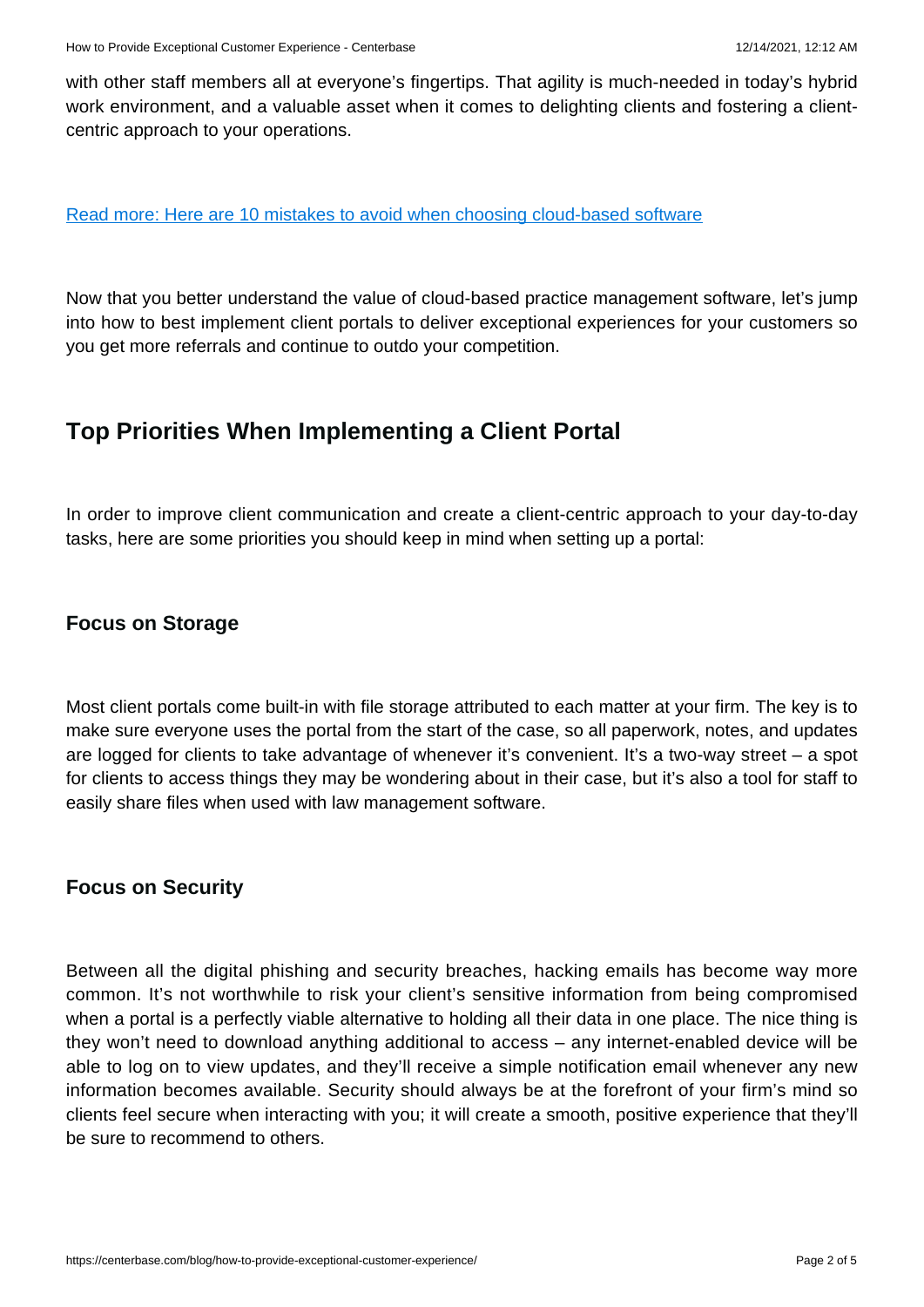## **Geographical Flexibility**

Depending on your area of law, with a client portal, distance won't be nearly as much of an issue. Whether a client has temporarily relocated or your firm is currently working remotely, for the time being, everyone can be logged in and have access to all the necessary information on both sides. Not only is this more convenient, but it also creates a better place for client-centric interactions on an ongoing basis. Smoother communication and collaboration leads to better efficiency for everyone.



# **Benefits of Setting up a Client Portal in a Client-Centric Model**

While there are many law firms out there, there aren't many that successfully deliver a client-centric model for a superior customer experience. Having a synchronized staff empowered to always deliver and update clients in a way that keeps them feeling top-of-mind can be an essential, distinctive aspect that sets you apart from other firms. Client portals are a vital part of maintaining and nurturing that relationship – from the first conversation to the final bill, every touchpoint is of equal importance to maintaining a client-centric model.

## **24/7 Access to Documents, Deadlines, and Bills**

This "always on" model is going to delight your clients. Anytime they're wondering about the status of their case, or if there's anything you need from them, they need only check the online portal. And if they're still uncertain about the status of something, contacting your firm is only one quick message away through the chat function. With readily available billing and documentation, there'll be no more need for constant calls or emails. Much like the rapid development of chatbots on sites,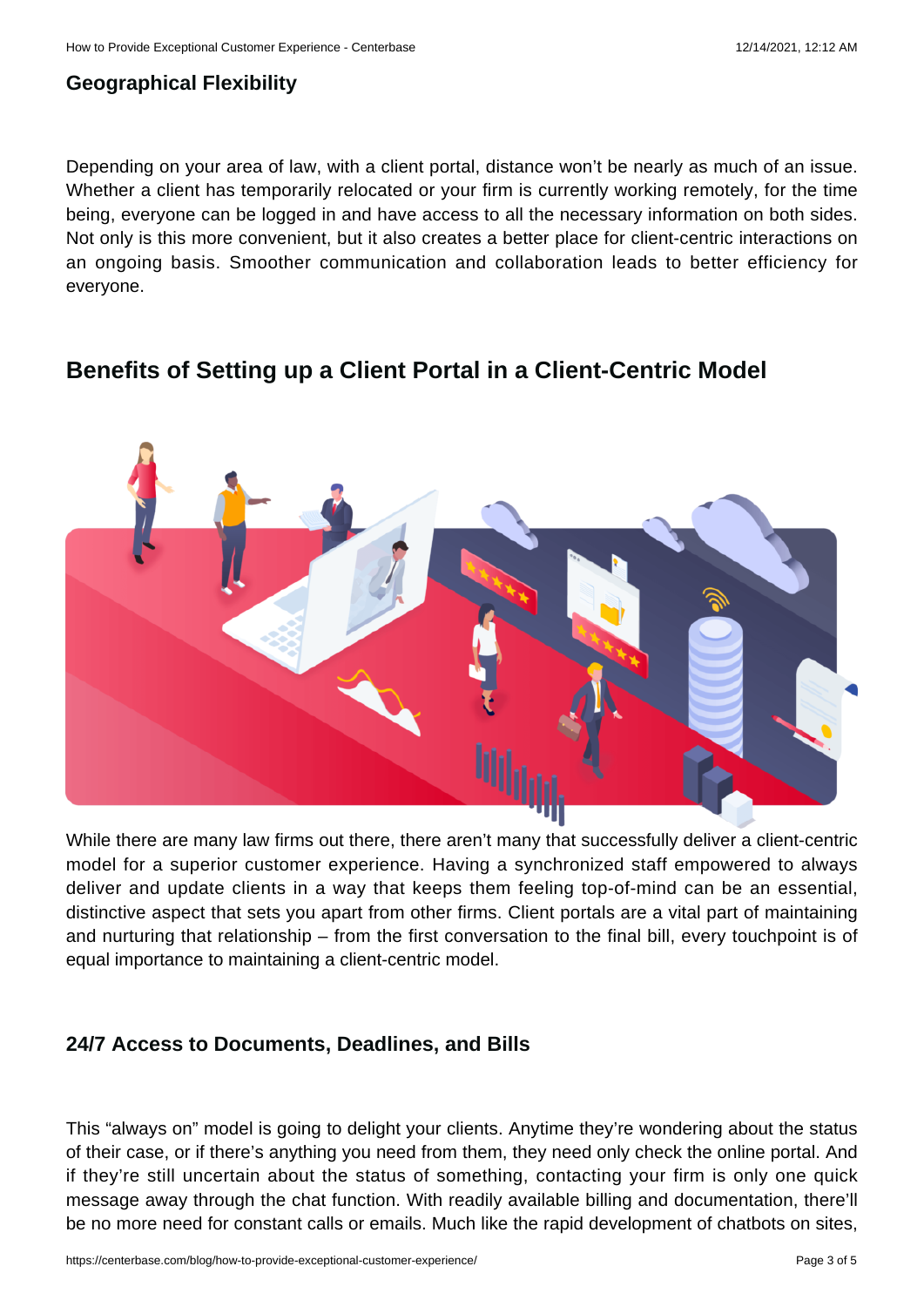this instant communication creates the very best experience for clients throughout their case.

#### **Deliver Exceptional Customer Support and Experiences to Clients**

Client portals aren't a magical remedy to all client communication, but it certainly takes the back and forth out of emails. In order to build ongoing trust and exceed expectations, it's up to you to set the standard for client updates and communications. Consider sending out a weekly or bi-weekly update to your client, or having important dates of theirs (like a birthday, for instance) placed into your software so you can send nice, thoughtful messages instead of a strictly business transaction every time you talk. It's building these relationships – that you see clients as people deserving of empathy and care – that will let you use client portals to bring exceptional experiences to them every time.

#### **Increases and Client Intake**

One of the longest processes during the lifetime of a client's case is the initial steps of onboarding. Despite modern advancements in digital technology, the intake paperwork and setting up their file can take a bit of time after their initial consultation. However, you can expedite this process considerably by spending less time having them sign on the dotted line and more time actively listening and talking them through the difficult parts that come with a legal matter. Most people are distressed and in need of guidance – so be that guidance, and use client portals instead to gather any other information that may be needed (with the exception of what's required to represent them, of course).

## **Improves Scheduling and Client Attorney Communication**

On the client end, it can feel like there's a long time spread out between updates on their case. With a client portal, you can help ease some of their uncertainties by sending them a message that will alert them via email on any updates that come through. Even if it's a quick message, this communication can go a long way in demonstrating you're willing to go the extra mile for them, even if it's a minor update. With these convenient communication tools, attorneys can easily get support from staff to schedule an update call without all the back and forth emails of "does this day work?"

## **Streamlines Billing and Accounting**